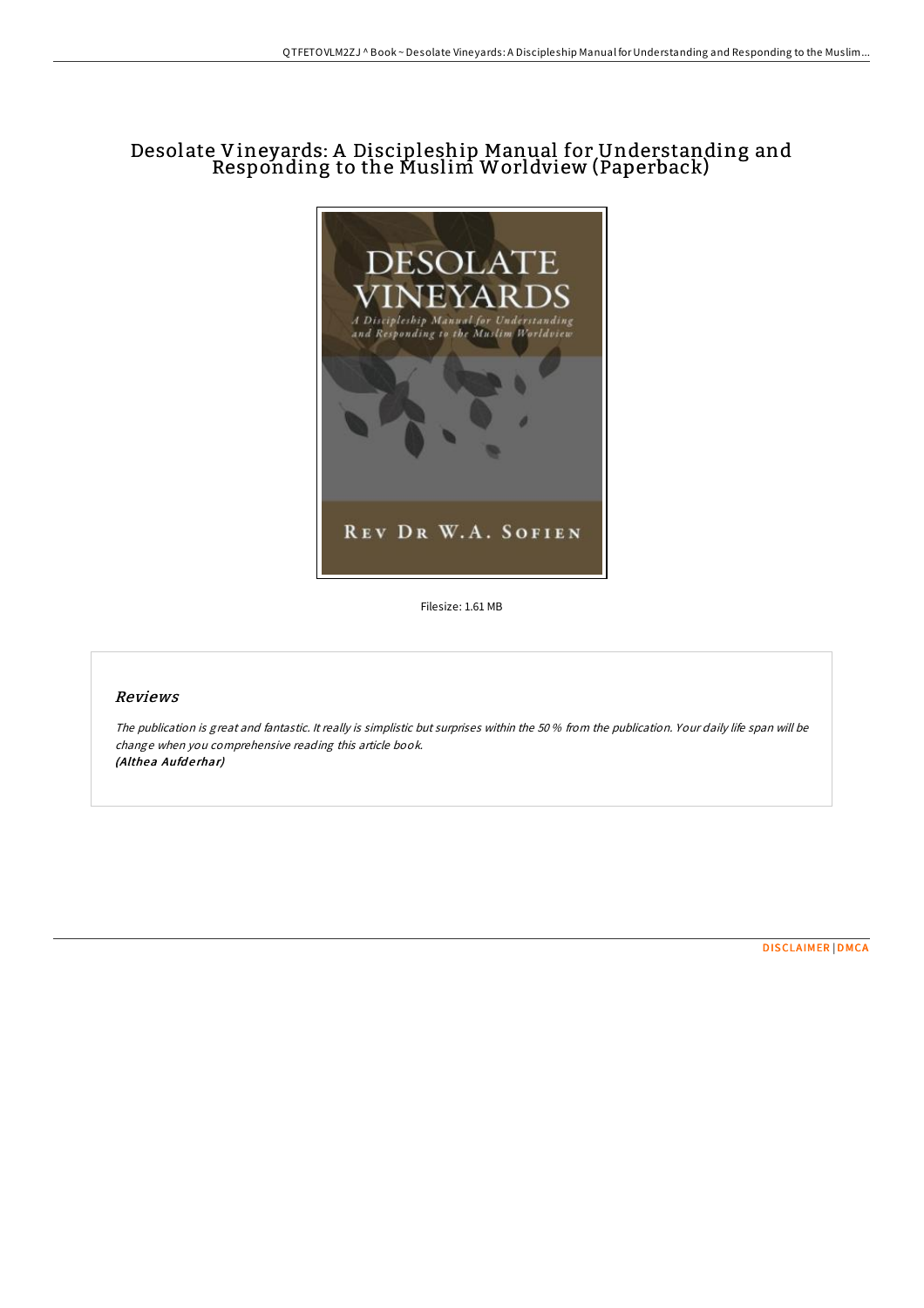# DESOLATE VINEYARDS: A DISCIPLESHIP MANUAL FOR UNDERSTANDING AND RESPONDING TO THE MUSLIM WORLDVIEW (PAPERBACK)



To download Desolate Vineyards: A Discipleship Manual for Understanding and Responding to the Muslim Worldview (Pape rback) PDF, you should click the link beneath and download the ebook or have access to additional information which are have conjunction with DESOLATE VINEYARDS: A DISCIPLESHIP MANUAL FOR UNDERSTANDING AND RESPONDING TO THE MUSLIM WORLDVIEW (PAPERBACK) ebook.

Createspace Independent Publishing Platform, United States, 2012. Paperback. Condition: New. Language: English . Brand New Book \*\*\*\*\* Print on Demand \*\*\*\*\*. If rainfall or irrigation methods are insufficient for a vineyard, rows of grapevines will shrivel and bear no fruit. In the same way, people who refuse to abandon themselves to Christ become empty and desolate vineyards. Jesus said, I am the vine, you are the branches. He who abides in Me, and I in him, bears much fruit; for without Me you can do nothing. If anyone does not abide in Me, he is cast out as a branch and is withered; and they gather them and throw them into the fire, and they are burned (John 15: 5, 6 - NKJV). Thus, the center of Christ s message is that of Him cultivating a relationship with us. This relationship is instigated by Him, and is a relationship that bears fruit, even as a branch abiding in a vine bears fruit. It is for this life-giving relationship with Jesus Christ that Christians contend (Jude 1:3). This study encompasses forty-four discipleship points that systematically respond to objections to Christ. These arguments are namely arguments against the validity of the Scriptures, against the deity of Christ, against the Trinity, against the death of Christ, and against the Sonship of Christ. Through knowledge, believers can see the errors of objections to faith in Christ. Through wisdom, believers can further abandon themselves to their relationship with Jesus as they abide in the vineyards of grace.

E Read Desolate Vineyards: A Discipleship [Manual](http://almighty24.tech/desolate-vineyards-a-discipleship-manual-for-und.html) for Understanding and Responding to the Muslim Worldview (Pape rback) Online

Do wnload PDF Desolate Vineyards: A Discipleship [Manual](http://almighty24.tech/desolate-vineyards-a-discipleship-manual-for-und.html) for Understanding and Responding to the Muslim World view (Paperback)